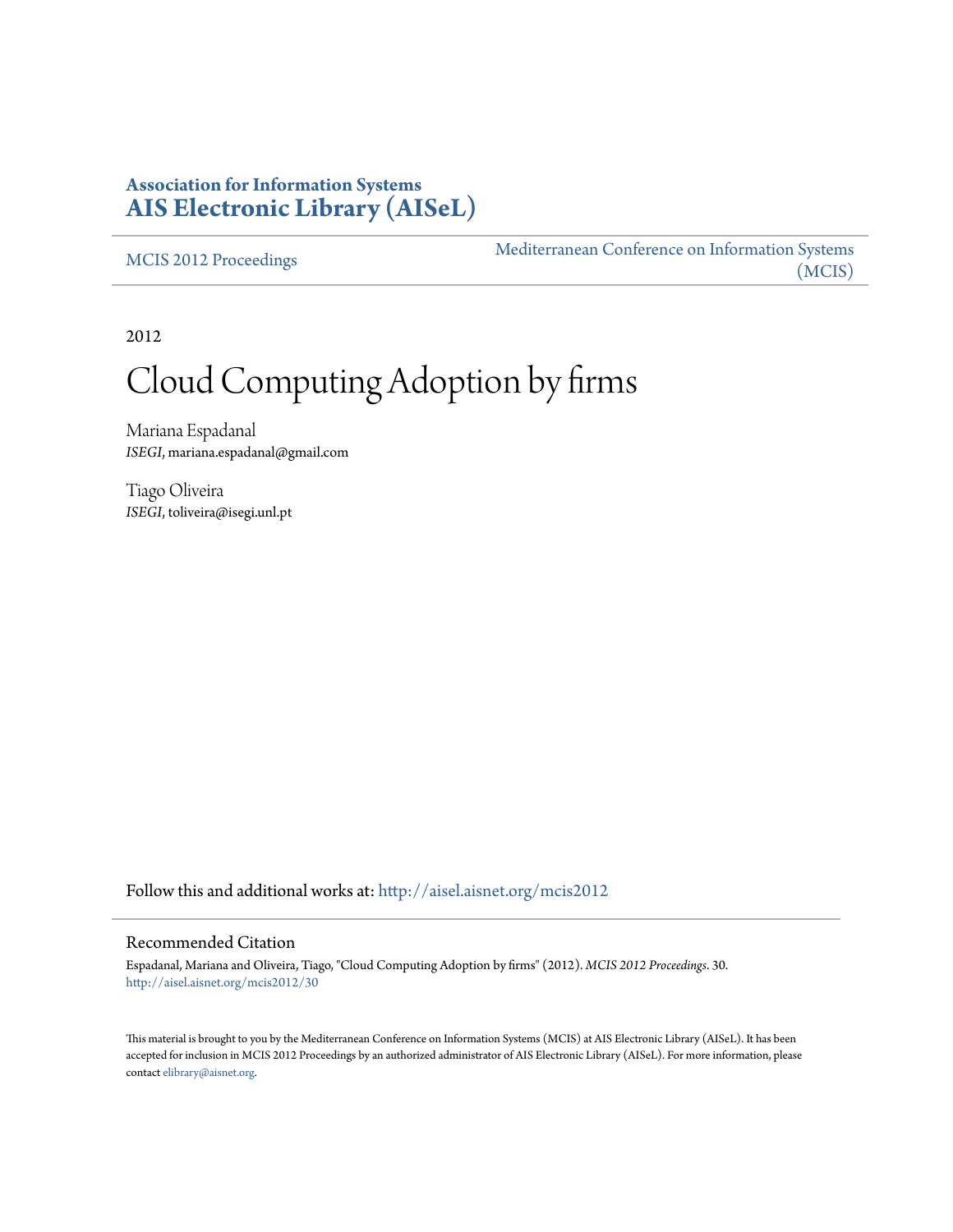# CLOUD COMPUTING ADOPTION BY FIRMS

#### Abstract

*In recent years Cloud Computing has been one of the most discussed references in the world of information technology. As the adoption of Cloud Computing has become so important for firms, a question arises: what are factors determining the adoption of technology? Thus, the aim of this study is to identify a set of determinants of adoption of Cloud Computing by firms. To reach this goal we suggested a research model based on two theories held in the literature: the diffusion of innovation (DOI) model and the technology organization environment (TOE) framework. To support the suggested model a list of measure items is even proposed to test the suggested propositions. The implications of the results of this study are discussed, both for researchers and for managers. We present the plan to the empirical testing and model validation of the propositions suggested. Future extensions to this study are also considered in this paper.*

*Key words: Cloud Computing; IT adoption; Technology Organization and Environmental (TOE) framework; Diffusion of Innovations (DOI).*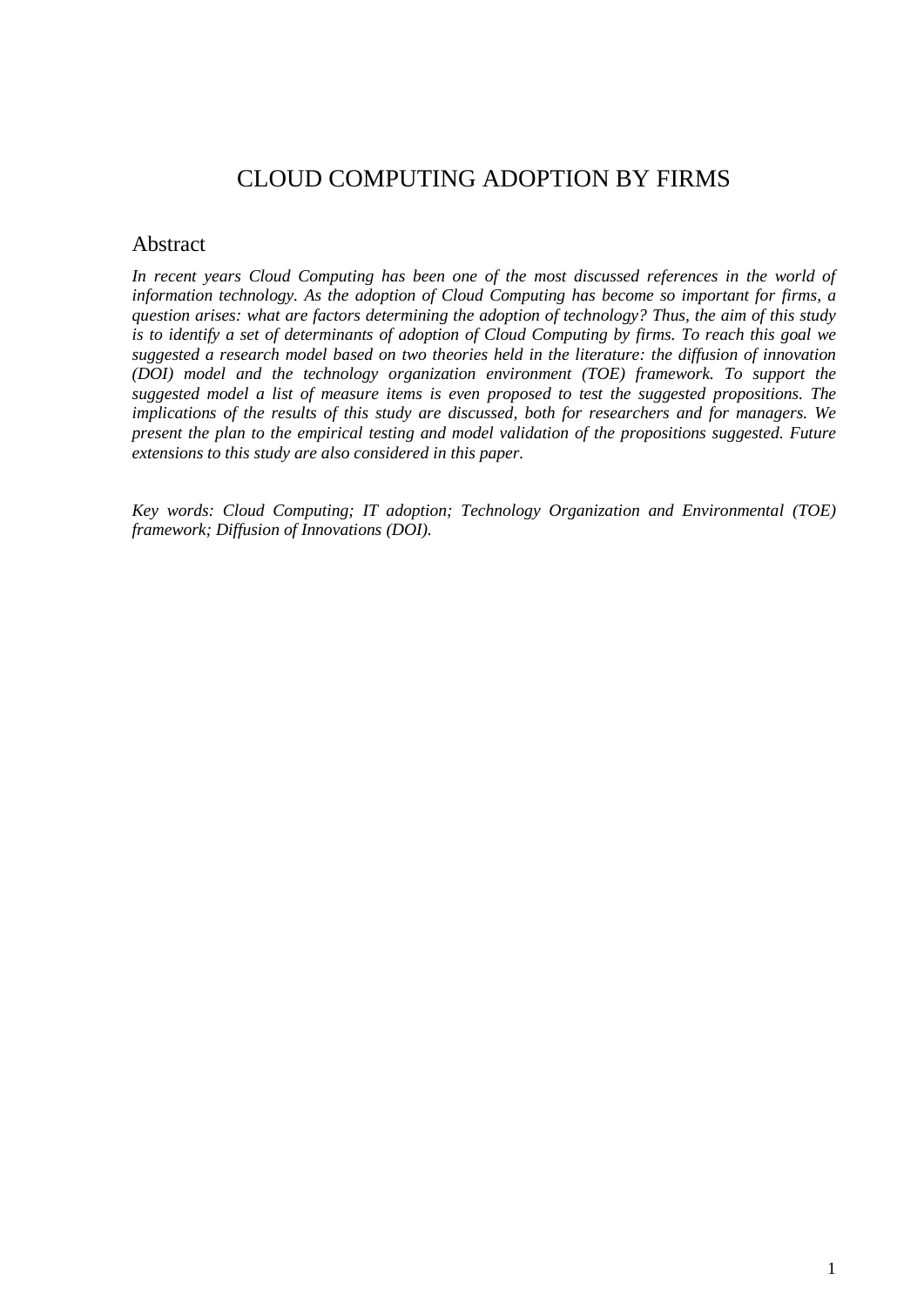# **1 INTRODUCTION**

In recent years, the term *Cloud Computing* has been crucial in the world of information technologies [\(Low et al., 2011,](#page-9-0) [Sultan, 2010,](#page-10-0) [Ortiz, 2011,](#page-10-1) [Buyya et al., 2009\)](#page-8-0), so that it has emerged as one of the most discussed references. Buyya et al. [\(2009\)](#page-8-0) even claim that *Cloud Computing* has the potential to transform a large part of the information technology (IT) industry, making software even more attractive as a service. Despite the intense discussion of the characteristics of *Cloud Computing* technology, in the knowledge which has been possible to reach, there are few studies on the reason for adopting this technology. This research aims to fill this gap by analysing a set of determinants in the adoption of *Cloud Computing* by firms. But, the adoption of *Cloud Computing* having become so important for firms, one question arises: what are factors determining the adoption of *Cloud Computing*. It is thus of particular importance to understand the process of adoption. In this paper, we develop a research model of the adoption of *Cloud Computing* by firms based on two models already signed: the diffusion of innovations (DOI) [\(Rogers, 2003\)](#page-10-2) and the technology, organizational and environmental (TOE) framework [\(Tornatzky and Fleischer, 1990\)](#page-10-3). Later are also suggested items in order to test the constructs of the proposed model. The paper proceeds as follows: First of all we define *Cloud Computing* and we refer some literature review (section 2). Based on it, it is presented a research model to analyse *Cloud Computing* adoption (section 3). Finally we show the discussion and present the conclusions.

# **2 THEORETICAL BACKGROUND**

#### **2.1** *Cloud Computing* **concept**

In fact, no common standard or definition for *Cloud Computing* seems to exist [\(Foster et al., 2008,](#page-9-1) [Gong et al., 2010,](#page-9-2) [Zhang et al., 2010,](#page-10-4) [Marston et al., 2011,](#page-9-3) [Sultan, 2010\)](#page-10-0). In Vouk's [\(2008\)](#page-10-5) opinion, *Cloud Computing* is a recent term, based on decades of research in virtualization, distributed computing, utility computing, and more recently networking, web and software services. The origin of the term "Cloud" appears somewhat controversial. Sultan [\(2010\)](#page-10-0) supports the theory that this term comes from the literature in IT that illustrates the Internet and remote environment like a cloud, to hide its complexity. However, Wu, Lan et al. [\(2011\)](#page-10-6) considered the term is derived from the idea of business and users being able to access applications from everywhere in the world. The aim of *Cloud Computing* is defined by Goscinski and Brock [\(2010\)](#page-9-4) as "a huge computational power and storage capacity to solve problems such as analysing investment decisions and risk in financial portfolios, delivering personalized medical information, and powering computer games". Following the same idea, Slabeva and Wozniak [\(2010\)](#page-10-7) refer that *Cloud Computing* essentially represents "the increasing trend towards the external deployment of IT resources, such as computational power, storage or business applications, and obtaining them as services". According to Marston, Li et al. [\(2011\)](#page-9-3) *Cloud Computing* can deliver all the functionality of existing IT services as it decreases the initial costs of computing. If we intend to understand what *Cloud Computing* is, we should know the three different types of services offered by the cloud: **1.**Infrastructure as a service (IaaS), where vendors offer computing power and storage space (eg. Rackspace, Amazon Elastic Compute Cloud and GoGrid). **2.**  Platform as Service (PaaS), which provides a platform in the cloud, upon which applications can be developed and executed (eg. Salesforce.com, Google AppEngine and Microsoft Azure). **3.** Software as a service (SaaS), which allows users access to applications using the internet, instead of installing them on their own computer (eg. Gmail, Joyent and SalesForce CRM).

In a brief way, from these contributions, *Cloud Computing* can be defined as a model where process, storage or software are in network where users can reach all services using the internet. The user does not have to care about technical support (storage, maintenance, upgrade, backup), as this task belongs to the vendor. Many are the characteristics that qualify the *Cloud Computing* model: it provides a better profitability of investments in hardware and software; it is based on a pay-per-use model; it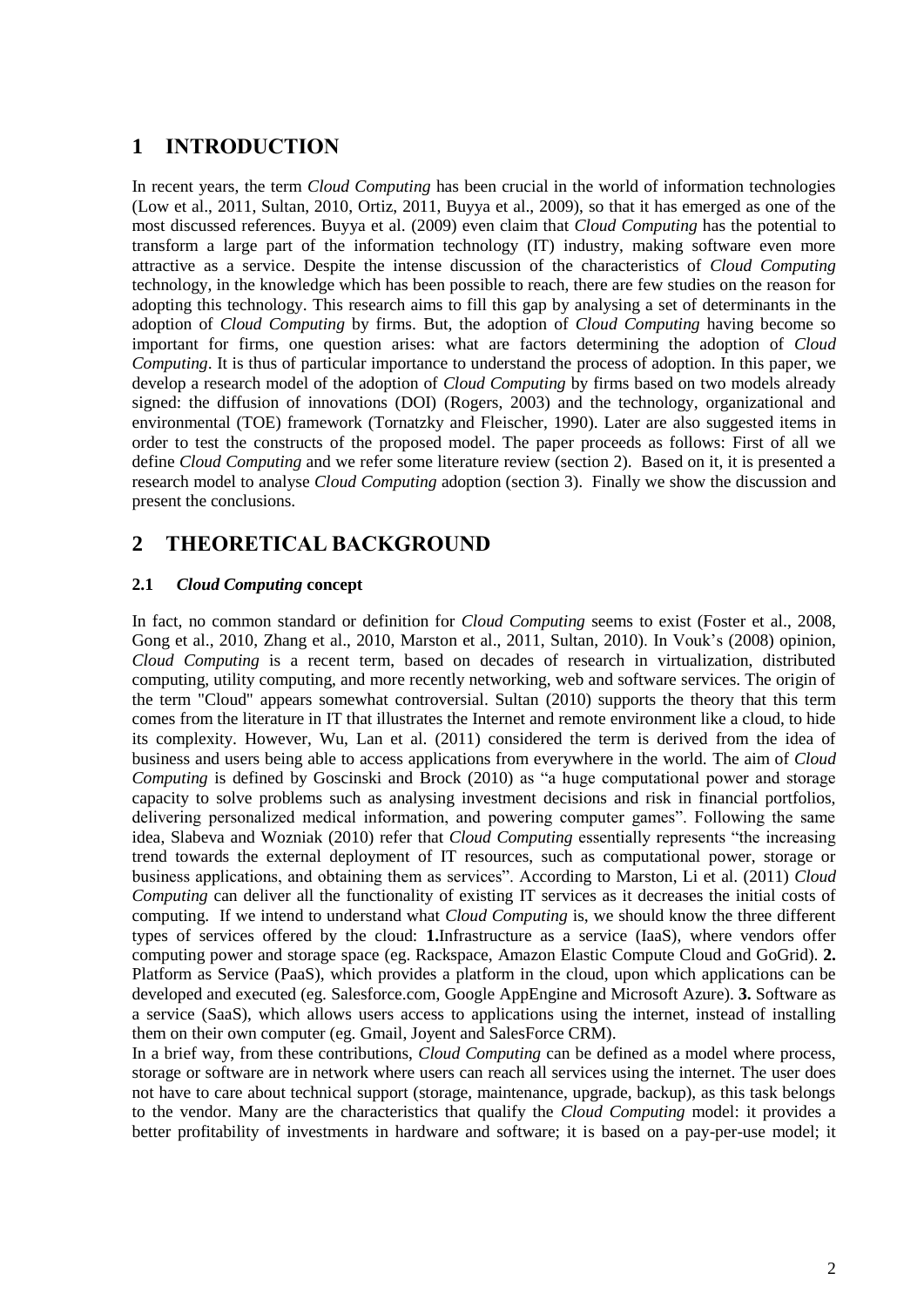values the resource optimization and allows for focus and centralization in business. On the other hand, aspects as security and privacy are the key negative facets of Cloud Computing.

#### **2.2 Adoption models**

The most used theories about technology adoption at the firm level are the DOI model and the TOE framework [\(Oliveira and Martins, 2011,](#page-10-8) [Leinbach, 2008,](#page-9-5) [Lin and Lin, 2008,](#page-9-6) [Ramdani and Kawalek,](#page-10-9)  [2009\)](#page-10-9): some authors analysed the adoption of technology based on the TOE framework, others have chosen to study it through the DOI model, although others have suggested studying the adoption of technology based on the two models together.

As far as *Cloud Computing* is concerned, several studies on its technical characteristics have been developed [\(Iyer and Henderson, 2010,](#page-9-7) [Sultan, 2010,](#page-10-0) [Khajeh-Hosseini et al., 2011\)](#page-9-8). Yet on the adoption of *Cloud Computing*, references available are scarce. The exception studies are: Behrend, Wiebe et al.[\(2011\)](#page-8-1) analyses the adoption of *Cloud Computing* in community colleges on an individual level; and the adoption of *Cloud Computing* in the high tech industry in Taiwan, based on the TOE framework [\(Low et al., 2011\)](#page-9-0). From this gap in the literature, it is important to understand the factors affecting the adoption of *Cloud Computing*, based on two other models, which have already been developed and strongly supported, DOI and TOE (Table 1).

|                     | <b>Technology</b>                              | <b>Source</b>                                                                                            | <b>Constructs</b> |   |   |              |   |              |                           |                                             |   |   |              |
|---------------------|------------------------------------------------|----------------------------------------------------------------------------------------------------------|-------------------|---|---|--------------|---|--------------|---------------------------|---------------------------------------------|---|---|--------------|
| <b>Theory</b>       |                                                |                                                                                                          | RAI               |   |   |              |   |              |                           | $C$ $C XTR$ is FS $CS$ $TMS$ $SC$ $CP$ $RS$ |   |   |              |
| <b>DOI</b>          | E-Commerce                                     | (Ling, 2001)                                                                                             | X                 | X | X |              |   | X            |                           | X                                           |   | X | X            |
|                     | Internet/E-Business                            | (If in edo, 2011b)                                                                                       | X                 | X | X |              |   |              |                           | X                                           |   | X | X            |
| <b>TOE</b>          | Cloud Computing                                | (Low et al., 2011)                                                                                       | X                 | X | X | X            |   | $\mathbf{x}$ |                           | X                                           |   | X |              |
|                     | E-Business                                     | (Lin and Lin, 2008); (Oliveira and Martins,<br>2010); (Zhu and Kraemer, 2005); (Zhu et al.,<br>$2006b$ ) |                   | X |   | X            | X | X            |                           |                                             |   | X | $\mathbf{x}$ |
|                     | E-Commerce                                     | (Ghobakhloo et al., 2011)                                                                                | X                 | X |   |              |   | X            | $\mathbf{x}$              | $\boldsymbol{\mathrm{X}}$                   |   | X |              |
|                     | Internet                                       | (Zhu et al., 2004)                                                                                       |                   |   |   | X            | X | $\mathbf{X}$ |                           |                                             |   | X | X            |
|                     | Knowledge management<br>and enterprise systems | (Ramdani and Kawalek, 2009)                                                                              | X                 | X | X |              | X | $\mathbf{X}$ |                           | X                                           |   | X |              |
|                     | Open Systems                                   | (Chau and Tam, 1997)                                                                                     |                   |   | X |              |   |              |                           |                                             |   |   |              |
|                     | <b>RFID</b>                                    | (Thiesse et al., $2011$ )                                                                                |                   | X | X |              |   | X            | X                         | $\boldsymbol{\mathrm{X}}$                   |   | X |              |
|                     | <b>Web Services</b>                            | (Lippert and Govindarajulu, 2006)                                                                        |                   |   |   |              | X | X            |                           |                                             | X | X | X            |
| DOI &<br><b>TOE</b> | Benchmarking                                   | (Azadegan and Teich, 2010)                                                                               | X                 | X |   |              |   |              |                           |                                             |   |   |              |
|                     | Collaborative commerce                         | (Chong et al., 2009)                                                                                     | X                 | X | X |              |   |              |                           | X                                           |   | X |              |
|                     | E-Commerce                                     | (Leinbach, 2008)                                                                                         | X                 | X |   | $\mathbf{x}$ | X | $\mathbf{x}$ | $\boldsymbol{\mathrm{X}}$ |                                             | X | X | $\mathbf{X}$ |
|                     | Open Source                                    | (Dedrick and West, 2003)                                                                                 | X                 | X |   |              |   |              | X                         |                                             |   |   |              |
|                     | Digital transformation                         | (Zhu et al., 2006a)                                                                                      | X                 | X | X | X            |   | X            | X                         |                                             | X | X |              |
| DOI &               | Internet                                       | (Alam, 2009)                                                                                             |                   |   |   | X            |   |              | X                         | $\mathbf{x}$                                |   |   |              |
| TOE &<br>Others     | Green IT initiatives                           | (Bose and Luo, $2011$ )                                                                                  |                   |   |   |              |   | X            |                           |                                             |   |   | X            |

**Note:** Relative Advantage (RA); Compatibility (C);Complexity(CX);Technology Readiness (TR); International Scope (IS); Firm Size (FS); Cost Savings (CS);Top Management Support (TMS); Security Concerns (SC); Competitive Pressure (CP); and Regulatory Support (RS).

*Table 1. Constructs used on DOI model and TOE framework.*

#### *2.2.1 Diffusion of innovation (DOI)*

DOI is a theory of how, why, and at what rate new ideas and technology spread through cultures [\(Rogers, 2003\)](#page-10-2) and many authors suggested the study of the DOI [\(Alam, 2009,](#page-8-3) [Azadegan and Teich,](#page-8-2)  [2010,](#page-8-2) [Dedrick and West, 2003,](#page-9-16) [Ifinedo, 2011a,](#page-9-17) [Leinbach, 2008,](#page-9-5) [Zhu et al., 2006a\)](#page-10-14). It suggests that DOI is predominantly based on characteristics of the technology and on users' perceptions of the system. DOI theory sees innovations as being communicated through certain channels over time and within a particular social system [\(Rogers, 2003\)](#page-10-2). Rogers [\(2003\)](#page-10-2) analyses the diffusion of innovation and suggests the following characteristics that influence the adoption of innovation: relative advantage, compatibility, complexity, observability, and trialability. Relative advantage is the degree to which an innovation can bring benefits to an organization. Compatibility refers to the degree to which an innovation is consistent with existing business processes, practices and value systems. Complexity considers the degree to which an innovation is difficult to use. Observability is the degree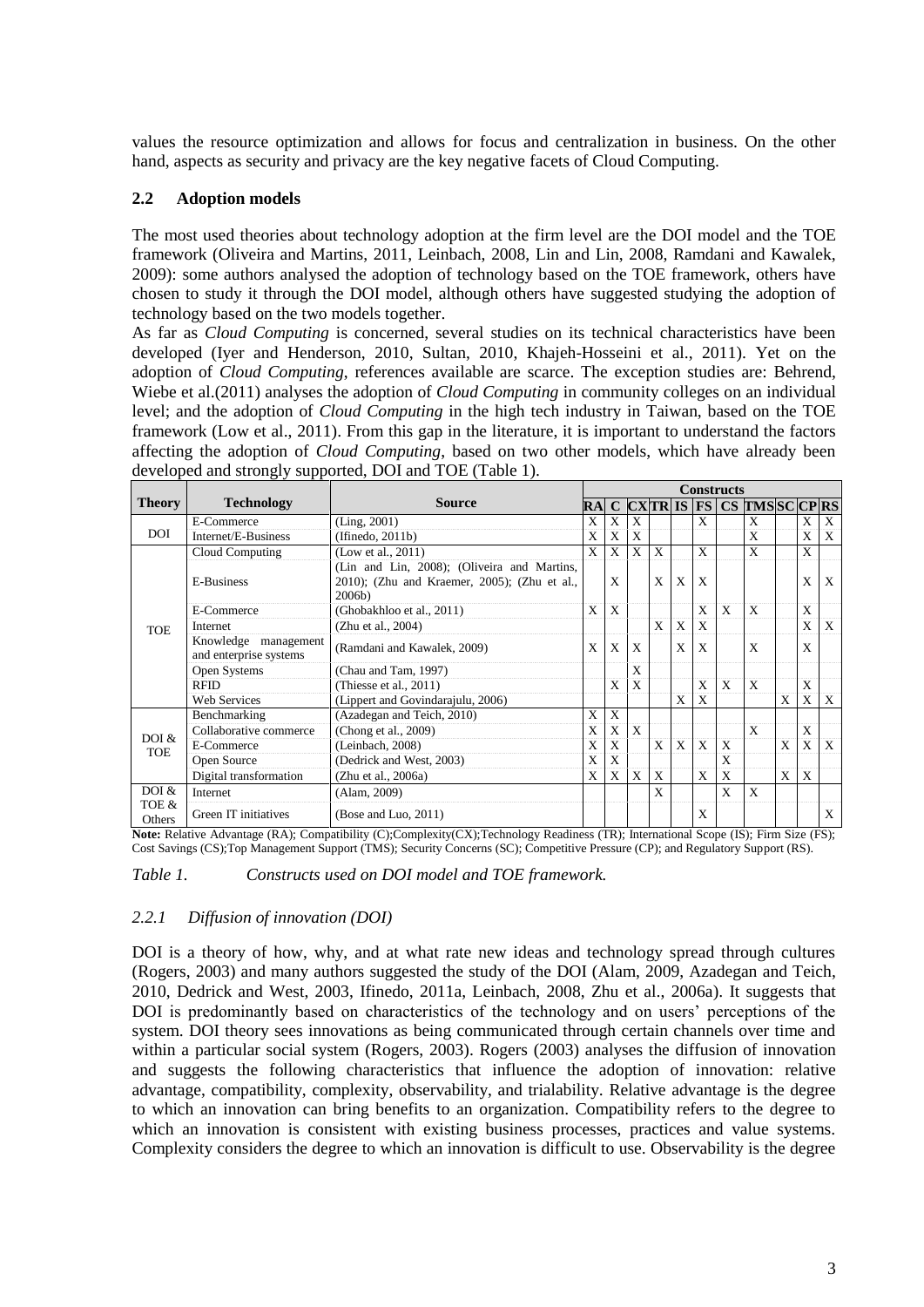to which the results of an innovation are visible to others. And last, we have trialability, which refers to the degree to which an innovation may be experimented [\(Zhu et al., 2006a,](#page-10-14) [Rogers, 2003\)](#page-10-2). DOI is an important theory that leads us to various information systems innovations [\(Zhu et al., 2006a\)](#page-10-14). However, the DOI theory leads specially with the context of innovation and it tends to ignore other factors that can influence the firm's decision [\(Alam, 2009,](#page-8-3) [Lippert and Govindarajulu, 2006\)](#page-9-14) to implement *Cloud Computing* as environmental factors: external pressure and regulatory support.

#### *2.2.2 Technology, organization and environment (TOE) framework*

According to Tornatzhy and Fleisher [\(1990\)](#page-10-3), the process by which a firm adopts and implements technological innovations is influenced by the technological context, the organizational context, and the environmental context [\(Tornatzky and Fleischer, 1990\)](#page-10-3). Several studies have based on TOE framework to analyse IT adoption by firms [\(Low et al., 2011,](#page-9-0) [Oliveira and Martins, 2010,](#page-9-11) [Ifinedo,](#page-9-10)  [2011b,](#page-9-10) [Zhu and Kraemer, 2005,](#page-10-10) [Thiesse et al., 2011,](#page-10-13) [Ramdani and Kawalek, 2009,](#page-10-9) [Wang et al., 2007,](#page-10-15) [Ghobakhloo et al., 2011,](#page-9-12) [Chau and Tam, 1997\)](#page-9-13). The technology context refers to characteristics of the technologies which are available for possible adoption by the organization, and the current state of technology in the organization. The organizational context consists of the organizational structure, the presence of innovation – enabling processes such as informal communication and strategic behaviour of top management, and the size and slack resources of the organization. The environmental context mixes nearby market elements such as competitive pressure and regulatory support. This framework is consistent with the DOI model of Rogers [\(Zhu et al., 2004,](#page-10-12) [Oliveira and Martins, 2011,](#page-10-8) [Ifinedo,](#page-9-10)  [2011b\)](#page-9-10). The TOE framework includes the organizational and technologies context as a main aspect to analyse technology adoption as the DOI incorporates. However, the TOE framework also includes a new and important component, the environment context [\(Oliveira and Martins, 2011\)](#page-10-8).

## **3 RESEARCH MODEL**

In this study, it is proposed that several factors influence different levels of *Cloud Computing* adoption at firm level. Our research model combines the DOI model and the TOE framework, once they complement each other, which seems to be a better solution to this analysis, since it combines different contexts, as mentioned previously. The research model (Figure 1) includes the context of innovation defined in the DOI theory and the three contexts presented on the TOE framework. DOI and TOE are used extensively in IT adoption studies, and have enjoyed consistent empirical support. In accordance with the literature review, eleven propositions are developed as we see in Figure 1.



*Figure 1. The Research model*

#### **3.1 Innovations characteristics**

Considering the adoption of *Cloud Computing*, we suggest five variables in the context of the characteristics of innovation: relative advantage, complexity, compatibility, security concerns and cost reduction.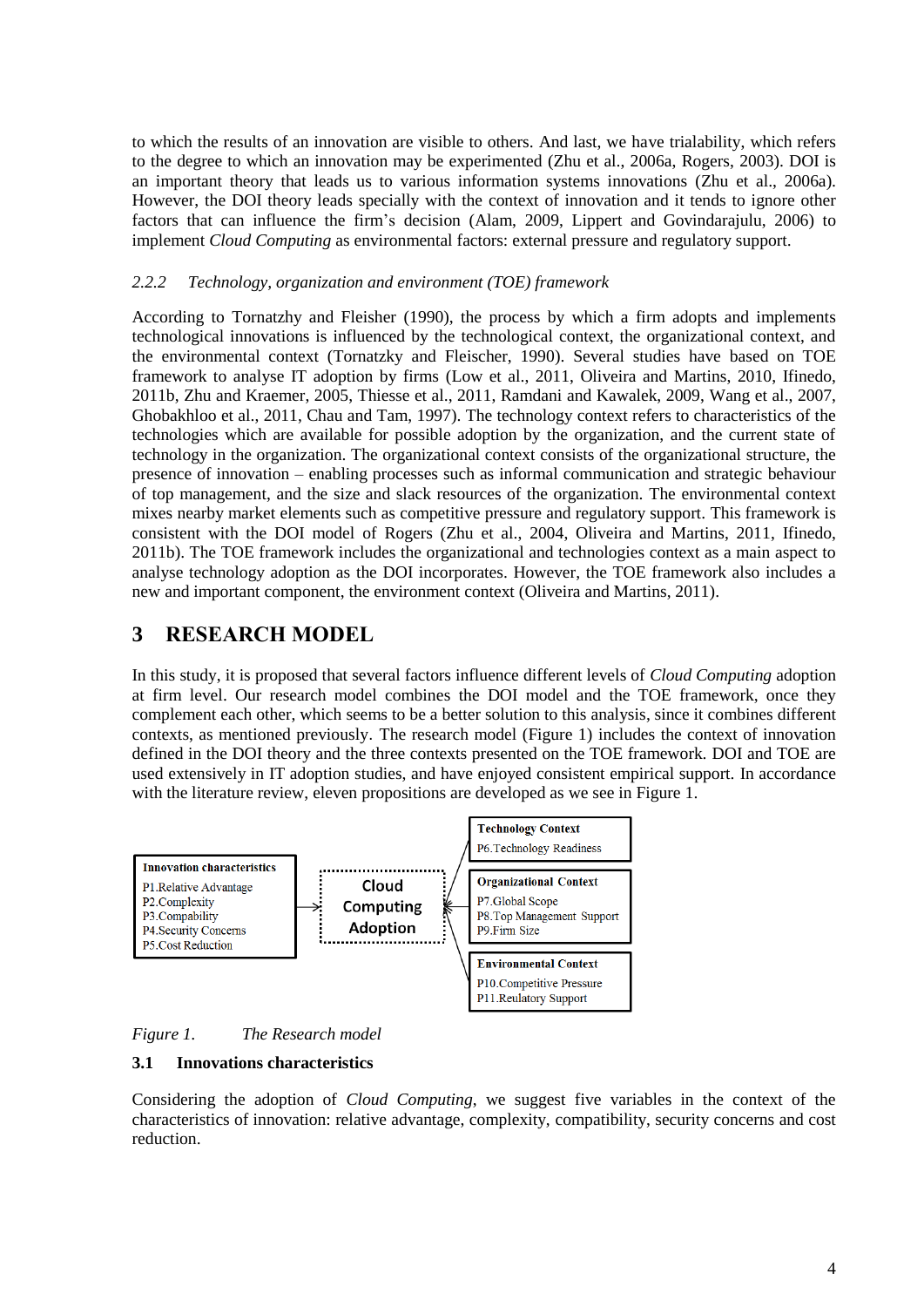#### *3.1.2 Relative advantage*

Relative advantage is defined by Rogers as "the degree to which an innovation is perceived as being better than the idea it supersedes." [\(Low et al., 2011,](#page-9-0) [Ifinedo, 2011b\)](#page-9-10). Innovations that have a clear, unambiguous advantage in either effectiveness or cost-effectiveness are more easily adopted and implemented [\(Greenhalgh et al., 2004\)](#page-9-18). Relative advantage of *Cloud Computing* can be defined as the potential to help increase sales and reduce costs [\(Zhu et al., 2006a\)](#page-10-14). For this analysis, the following proposition will be considered: **P1.Relative advantage will positively influence** *Cloud Computing* **adoption.**

#### *3.1.2 Complexity*

Rogers describes complexity as "the degree to which an innovation is perceived to be relatively difficult to understand and use" [\(Rogers, 2003\)](#page-10-2). The easier it is the understanding, implementation and innovation, more easily it will be adopted. For this analysis, the following proposition will be considered: **P2.Complexity will negatively influence** *Cloud Computing* **adoption.**

#### *3.1.3 Compatibility*

Rogers describes compatibility as "the degree to which innovation fits with the potential adopter's existing values, previous practices current needs". In the literature review, compatibility has been considered an essential factor for innovation adoption [\(Thiesse et al., 2011,](#page-10-13) [Dedrick and West, 2003,](#page-9-16) [Ling, 2001,](#page-9-9) [Azadegan and Teich, 2010\)](#page-8-2). If the technology is incompatible, there is a need to make some adjustments in processes that must be learned. For ill be considered: **P3. The high compatibility will positively influence** *Cloud Computing* **adoption.**

#### *3.1.4 Security concern*

Like everything else involving computers, security is a critical issue in Cloud Computing [\(Schneiderman, 2011\)](#page-10-16). With the convergence of storage and computing in a shared multi-user environment, cloud computing heightens concerns of security (Schneiderman, 2011; Shen & Tong, 2010). Moving to the cloud adds new layers of complexity for securing data and will thus influence the firms' decision to adopt the innovation. For this analysis, the following proposition will be considered: **P4. Security concerns will positive influence** *Cloud Computing* **adoption.**

#### *3.1.5 Cost reduction*

One of the significant advantages of *Cloud Computing* is cost savings [\(Cervone, 2010\)](#page-8-5): reducing the cost of IT services while increasing processing income, reliability, availability and flexibility and decreasing processing time [\(Zhu et al., 2006a\)](#page-10-14). For this analysis, the following proposition will be considered: **P5. Cost savings will positive influence** *Cloud Computing* **adoption**

#### **3.2 Technology context**

Technology context refers to the technological characteristics available in the organization for the adoption of technology.

#### *3.2.1 Technology readiness*

Technology readiness encloses infrastructure and IT human resources. On the one hand, we have the technological infrastructure that refers to installed network technologies and enterprise systems, which provide a platform on which the *Cloud Computing* applications can be built. On the other hand, there are the IT human resources which provide the knowledge and skills to implement *Cloud Computing* related IT applications [\(Wang et al., 2007\)](#page-10-15). Therefore, firms with a higher degree of technology readiness are more prepared for the adoption of *Cloud Computing*. For this analysis, the following proposition will be considered: **P6.Technology Readiness will positively influence** *Cloud Computing* **adoption.**

#### **3.3 Organizational context**

The organizational context is defined in terms of resources available to support the adoption of the innovation [\(Lippert and Govindarajulu, 2006\)](#page-9-14).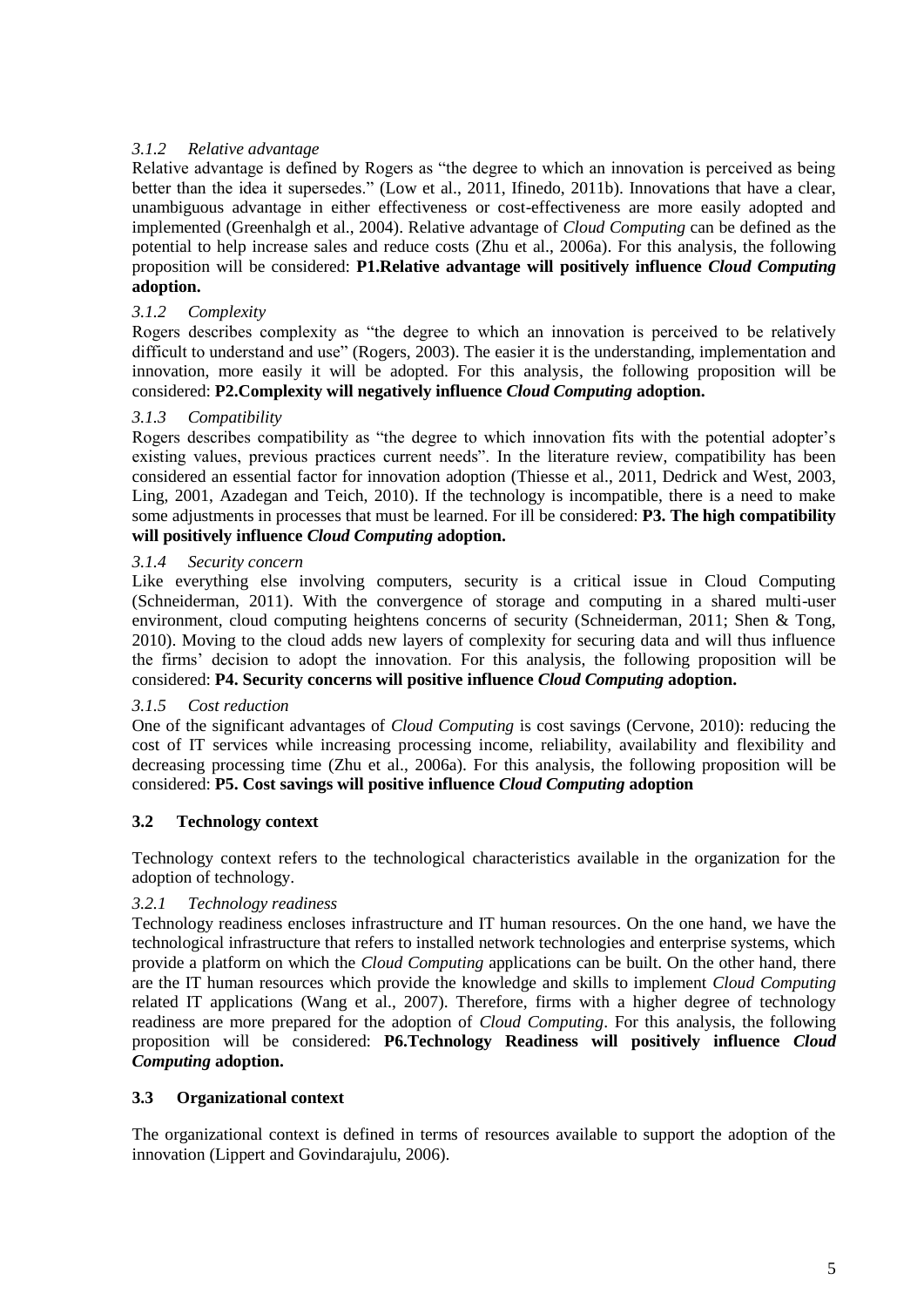#### *3.3.1 Globe scope*

Global scope refers to the extent of business expansion into the international market [\(Zhu et al., 2004\)](#page-10-12). The global reach of the Internet makes it potentially more beneficial as well [\(Zhu and Kraemer, 2005\)](#page-10-10). *Cloud Computing* facilitates the connection between jobs in the different places. For this analysis, the following proposition will be considered: **P7. Global scope is positively associated with** *Cloud Computing* **adoption.**

#### *3.3.2 Top management support*

It is very important in any firm to have a good environment and satisfactory resources in order to adopt new technologies. Top management plays an important role because *Cloud Computing* implementation may involve integration of resources and reengineering of processes [\(Low et al.,](#page-9-0)  [2011\)](#page-9-0). When top managers understand the importance *Cloud Computing* can have for their business, they will influence other organizational members to accept it. On the other hand, when they do not understand the advantages, they will be considered as a barrier to the *Cloud Computing* adoption. For this analysis, the following proposition will be considered: **P8. Top management support will positively influence** *Cloud Computing* **adoption.**

#### *3.3.3 Firm size*

One of the factors studied in the scientific approach which is considered as determinant is firm size. It is common that huge firms have more advantages than smaller ones, as they have more resources, with more developed technology and they can take greater risks associated with innovation adoptions. In this sense, firm size is a crucial feature which contributes to the adoption of *Cloud Computing* in innovative technological development [\(Low et al., 2011\)](#page-9-0). For this analysis, the following proposition will be considered: P**9. Firm size will positively influence** *Cloud Computing* **adoption.**

#### **3.4 Environmental context**

In the end, environmental context includes the firm's competitors and the regulatory environment [\(Tornatzky and Fleischer, 1990\)](#page-10-3).

#### *3.4.1 Competitive pressure*

Competitive pressure has long been recognized in the innovation diffusion literature as an important driver for technology diffusion. It refers to the level of pressure felt by the firm from competitors within the industry [\(Oliveira and Martins, 2010,](#page-9-11) [Low et al., 2011\)](#page-9-0). By adopting *Cloud Computing*, firms benefit greatly from better understanding of market visibility, greater operation efficiency, and more accurate data collection [\(Misra and Mondal, 2011\)](#page-9-19). For this analysis, the following proposition will be considered: **P10. Competitive pressure will be positively influence** *Cloud Computing* **adoption.**

#### *3.4.2 Regulatory support*

Regulatory support is another critical environmental factor that can influence *Cloud Computing* adoption. It refers to the support given by the authority in order to persuade the increase of IS innovations in firms. The perception that firms have on the existing laws and regulations can be determinant in this process. Thus, governments could encourage the adoption of *Cloud Computing* by creating rules to protect businesses in the use of this system. National legislation, as well as European Union regulations, requires, now, some restrictions regarding the handling and protection of data. However, it is still far short from firms' expectations. For this analysis, the following proposition will be considered: **P11. Regulatory support will positively influence** *Cloud Computing* **adoption.**

#### **3.5** *Cloud Computing* **adoption**

Measuring the adoption of cloud computing is done by creating an index using the company's services, infrastructure and platforms available in the cloud. An item is also proposed to measure the intention to use cloud computing by the company. Table 2 presents the measure items based on the literature for the proposed constructs.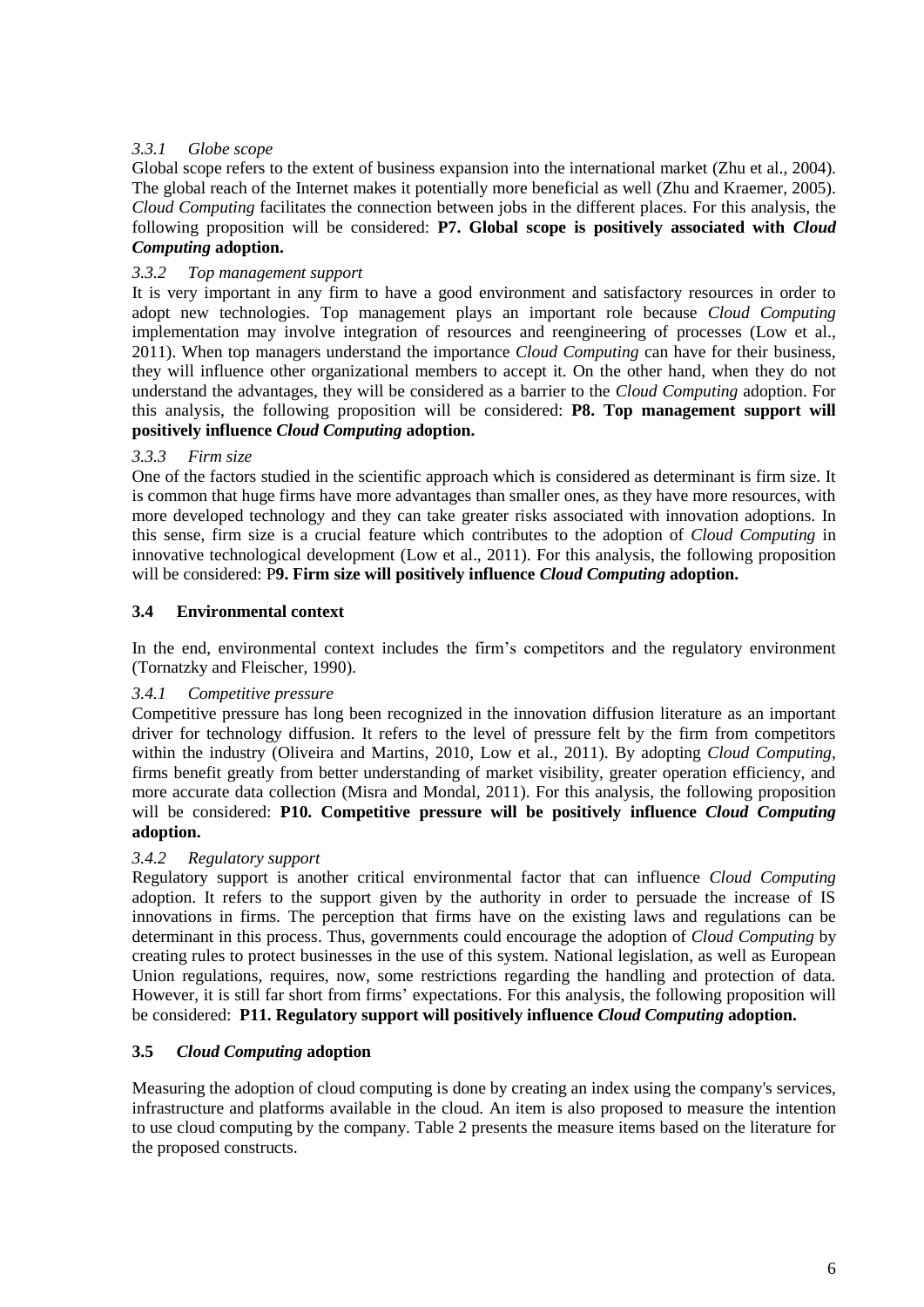| <b>Items</b>                                                                                                                                                                                                                                                                                                                                                                                          | <b>Adapted source:</b>                                                                               |  |  |  |
|-------------------------------------------------------------------------------------------------------------------------------------------------------------------------------------------------------------------------------------------------------------------------------------------------------------------------------------------------------------------------------------------------------|------------------------------------------------------------------------------------------------------|--|--|--|
| Relative Advantage: 1. Cloud Computing allows you to manage business operations in an efficient way. 2. The use<br>of Cloud Computing services improves the quality of operations. 3. Using Cloud Computing allows you to perform<br>specific tasks more quickly. 4. The use of Cloud Computing offers new opportunities. 5. Using Cloud Computing<br>allows you to increase business productivity.   | (Ifinedo, 2011b,<br>Ghobakhloo et al., 2011,<br>Thiesse et al., 2011)                                |  |  |  |
| <b>Complexity: 1.</b> The use of Cloud Computing requires a lot of mental effort. 2. The use of Cloud Computing is<br>frustrating. / is easy. 3. The use of <i>Cloud Computing</i> is too complex for business operations. 4. The skills needed to<br>adopt Cloud Computing are too complex for employees of the firm.                                                                                | (Ifinedo, 2011b, Moore<br>and Benbasat, 1991,<br>Thiesse et al., 2011)                               |  |  |  |
| <b>Compatibility:</b> 1. The use of Cloud Computing fits the work style of the company. 2. The use of Cloud Computing is<br>fully compatible with current business operations 3. Using <i>Cloud Computing</i> is compatible with your company's<br>corporate culture and value system. 4. The use of <i>Cloud Computing</i> will be compatible with existing hardware and<br>software in the company. | (Ifinedo, 2011b, Zhu et<br>al., 2006a, Thiesse et al.,<br>2011)                                      |  |  |  |
| <b>Technology Readiness: 1.</b> The percentage of employees who have Internet access. 2. The number of computers per<br>employee. 3. The company knows how IT can be used to support operations. 4. There are within the company the<br>necessary skills to implement Cloud Computing.                                                                                                                | (Zhu and Kraemer, 2005,<br>Misra and Mondal, 2011,<br>Oliveira and Martins,<br>2010, Ifinedo, 2011a) |  |  |  |
| Security Concerns: 1. Concern about data security on the Internet. 2. Concern about privacy on the Internet. 3.<br>Using the <i>Cloud Computing</i> solutions is trustworthy.                                                                                                                                                                                                                         | (Zhu et al., 2006a, Luo et<br>al., 2010, Wu, 2011)                                                   |  |  |  |
| Global Scope: 1. Does the company have offices outside the country? 2. Are the company's headquarters located<br>outside the country?                                                                                                                                                                                                                                                                 | (Zhu and Kraemer, 2005,<br>Misra and Mondal, 2011)                                                   |  |  |  |
| Top Management Support: 1. The company's management supports the implementation of Cloud Computing. 2<br>The company's top management provides strong leadership and engages in the process when it comes to<br>information systems company. 3. The company management is willing to take risks (financial and organizational)<br>involved in the adoption of Cloud Computing.                        | (Chwelos et al., 2001,<br>Alam et al., 2011, Zhu et<br>al., 2010)                                    |  |  |  |
| <b>Firm Size:</b> 1. The number of company employees. 2. Annual business volume.                                                                                                                                                                                                                                                                                                                      | (Premkumar and<br>Roberts, 1999, Zhu et al.,<br>2006a)                                               |  |  |  |
| Cost Reduction: 1. The reducing costs of adoption of Cloud Computing are smaller than the implementation costs.<br>2. Reduction of energy costs and environmental costs. 3. Maintenance costs of Cloud Computing are very low.                                                                                                                                                                        | (Rajan and Jairath, 2011,<br>Sangle, 2011,<br>Ghobakhloo et al., 2011)                               |  |  |  |
| Competitive Pressure: 1. Firms think that Cloud Computing has an influence on competition in their industry. 2. Our<br>firm is under pressure from competitors to adopt <i>Cloud Computing</i> . 3. Some of our competitors have already started<br>using Cloud Computing.                                                                                                                            | (Oliveira and Martins,<br>2010, Ifinedo, 2011a)                                                      |  |  |  |
| <b>Regulatory Support: 1.</b> There is legal protection in the use of <i>Cloud Computing</i> . 2. The data protection policies are<br>regulated. 3. The laws and regulations that exist nowadays are sufficient to protect the use of <i>Cloud Computing</i> .                                                                                                                                        | (Zhu and Kraemer, 2005,<br>Alam et al., 2011)                                                        |  |  |  |
| Cloud Computing Adoption: 1. Cloud computing services used by firm. 2. The company uses a Cloud Computing<br>platform. 3. The company uses a Cloud Computing infrastructure. 4. What is firm relationship with Cloud<br>Computing? (Using for remotely hosted apps to store data or both; Currently investigating; Investigated but<br>rejected; Not considered at all)                               | (Wu, 2011, Ifinedo,<br>2011a)                                                                        |  |  |  |

*Table 2. Measure Items*

# **4 DISCUSS**

#### **4.1 Theoretical and managerial implications**

This study has significant implications for research on *Cloud Computing*: **1.** From the knowledge that we could get, there has been no previous study to analyze the factors influencing the adoption of cloud computing by firms. This study incorporates four distinct dimensions (innovation characteristics, organizational, technological and environmental context) which are essential to the adoption of *Cloud Computing*. **2.** This study should be the starting point for future developments on the determinants that facilitate or inhibit the adoption of *Cloud Computing* by firms. **3.** This study can serve as a basis for the decision makers of firms considering whether to adopt cloud computing in their firms, comparing their experience with the aims of this study to make an informed decision before engaging in cloudbased initiatives.

#### **4.2 Methodological implications and validation approaches**

To test the propositions suggested here, it should be developed a survey instrument based on the measure items proposed. It is also suggested the use of a pilot study in several companies in order to improve the variables presented. The theoretical approach developed in this study should be implemented and tested for a range of companies and countries in order to test the model suggested.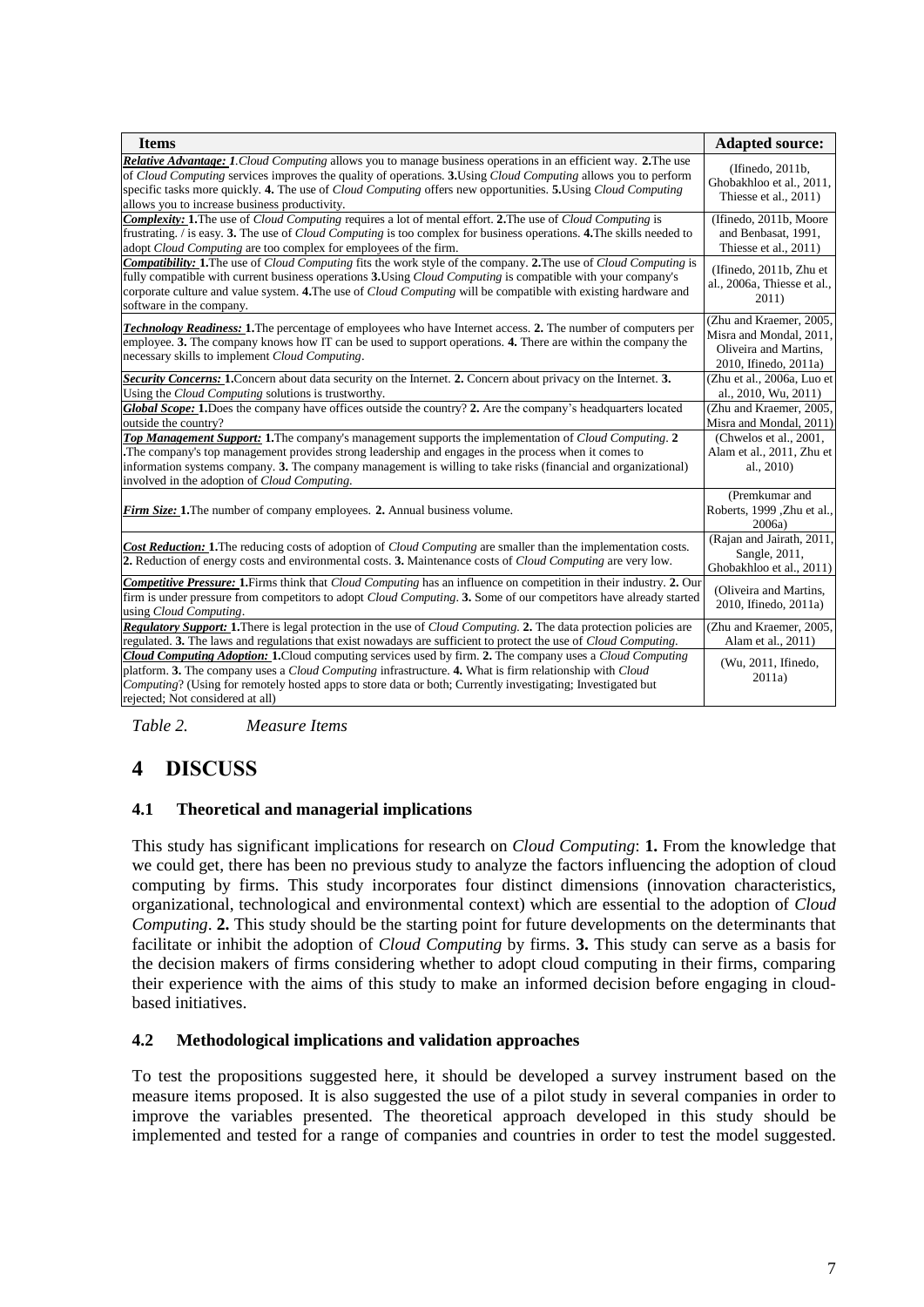Thus, companies could use the findings or results produced. In addition to applying the model must also be conducted empirical tests to validate the connection between the constructs.

#### **4.3 Limitations and future research**

This study is in its early theoretical concept, in which a preliminary model is suggested, based on the literature review and conceptual reasoning. The next step is the application and validation of the model to a set of firms and countries, in order to test the developed framework and directly assess its explanatory and predictive power. Future studies may examine other relationships that were not foreseen in this model and which will enhance the ability to explain the dependent variable. Thus, this study opens up others possibilities for future investigations. The refinement of the constructs and measures proposed are one of the possibilities. Another possibility is the investigation of more complex relationships between the independents and the dependent variables of the model.

# **5 CONCLUDING REMARKS**

*Cloud Computing* is the natural evolution of information systems technologies. It is currently exploited by technology due to its properties: speed, scalability and cost efficiency. It is a business-oriented model, it is based on the pay-per-use model and it allows the storage, management, sharing and availability of data, software, applications and/or computational services over the internet.

This study was intended to understand the process of technology adoption and to identify factors that affect the adoption of *Cloud Computing*. The model was designed based on the DOI and the TOE theory framework. The theoretical research carried out resulted in a set of contexts that may influence the adoption of *Cloud Computing*: characteristics innovations, technology, organizational and environmental context. The study is a unique contribution in defining the model of research and development in the dimensions that constitute it, and it is a resource for firms and researchers that may use the conclusions of this study, expanding their knowledge in this area and eventually develop other externalities. We also expect this study to provide a theoretical framework that is grounded and a starting point for future research on the adoption of *Cloud Computing*.

### References

- <span id="page-8-3"></span>ALAM, S. S. 2009. Adoption of internet in Malaysian SMEs. *Journal of Small Business and Enterprise Development,* 16**,** 240-255.
- <span id="page-8-6"></span>ALAM, S. S., ALI, M. Y. & JANI, M. F. M. 2011. An empirical study of factors affecting electronic commerce adoption among SMEs in Malasya. *Journal of Business Economics and Management,* 12**,** 375-399.
- <span id="page-8-2"></span>AZADEGAN, A. & TEICH, J. 2010. Effective benchmarking of innovation adoptions: A theoretical framework for e-procurement technologies. *Benchmarking: An International Journal,* 17**,** 472- 490.
- <span id="page-8-1"></span>BEHREND, T. S., WIEBE, E. N., LONDON, J. E. & JOHNSON, E. C. 2011. Cloud computing adoption and usage in community colleges. *Behaviour & Information Technology,* 30**,** 231- 240.
- <span id="page-8-4"></span>BOSE, R. & LUO, X. 2011. Integrative framework for assessing firms' potential to undertake Green IT initiatives via virtualization - A theoretical perspective. *Journal of Strategic Information Systems,* 20**,** 38-54.
- <span id="page-8-0"></span>BUYYA, R., YEO, C. S., VENUGOPAL, S., BROBERG, J. & BRANDIC, I. 2009. Cloud computing and emerging IT platforms: Vision, hype, and reality for delivering computing as the 5th utility. *Future Generation Computer Systems-the International Journal of Grid Computing-Theory Methods and Applications,* 25**,** 599-616.
- <span id="page-8-5"></span>CERVONE, H. F. 2010. An overview of virtual and cloud computing. *OCLC Systems & Services,* 26**,** 162-165.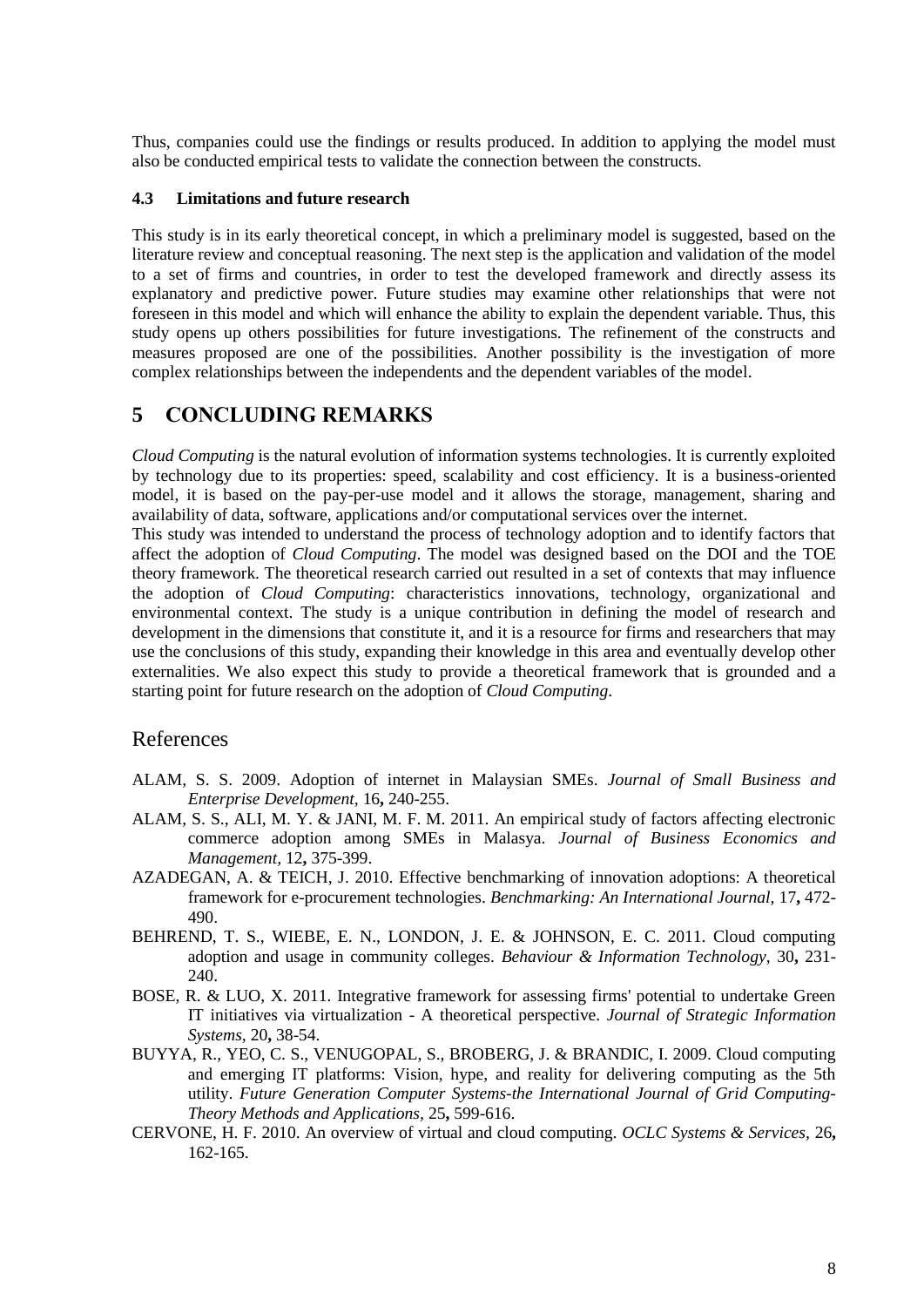- <span id="page-9-13"></span>CHAU, P. Y. K. & TAM, K. Y. 1997. Factors Affecting the Adoption of Open Systems: An Exploratory Study. *MIS Quarterly,* 21**,** 1-24.
- <span id="page-9-15"></span>CHONG, A. Y. L., OOI, K. B., LIN, B. S. & RAMAN, M. 2009. Factors affecting the adoption level of c-commerce: an empirical study. *Journal of Computer Information Systems,* 50**,** 13-22.
- <span id="page-9-22"></span>CHWELOS, P., BENBASAT, I. & DEXTER, A. S. 2001. Research Report: Empirical Test of an EDI AdoptionModel. *Information Systems Research,* 12**,** 304-321.
- <span id="page-9-16"></span>DEDRICK, J. & WEST, J. 2003. An Exploratory Study into Open Source Platform Adoption. *Standard Making: A Critical Research Frontier for Information Systems MISQ Special Issue Workshop.* Seattle, Washigtton.
- <span id="page-9-1"></span>FOSTER, I., ZHAO, Y., RAICU, I. & LU, S. 2008. Cloud Computing and Grid Computing 360- Degree Compared. *Grid Computing Environments Workshop, 2008. GCE '08.*
- <span id="page-9-12"></span>GHOBAKHLOO, M., ARIAS-ARANDA, D. & BENITEZ-AMADO, J. 2011. Adoption of ecommerce applications in SMEs. *Industrial Management & Data Systems,* 111**,** 1238-1269.
- <span id="page-9-2"></span>GONG, C., LIU, J., ZHANG, Q., CHEN, H. & GONG, Z. 2010. The Characteristics of Cloud Computing. *2010 39th International Conference on Parallel Processing Workshops.*
- <span id="page-9-4"></span>GOSCINSKI, A. & BROCK, M. 2010. Toward dynamic and attribute based publication, discovery and selection for cloud computing. *Future Generation Computer Systems,* 26**,** 947-970.
- <span id="page-9-18"></span>GREENHALGH, T., ROBERT, G., MACFARLANE, F., BATE, P. & KYRIAKIDOU, O. 2004. Diffusion of Innovations in Service Organizations: Systematic Review and Recommendations. *Milbank Quarterly,* 82**,** 581-629.
- <span id="page-9-17"></span>IFINEDO, P. 2011a. An empirical analysis of factors influencing Internet/E-Business technologies adoption by SMEs in Canada. *International Journal of Information Technology & Decision Making,* 10**,** 731-766.
- <span id="page-9-10"></span>IFINEDO, P. 2011b. Internet/e-business technologies acceptance in Canada's SMEs: an exploratory investigation. *Internet Research,* 21**,** 255-281.
- <span id="page-9-7"></span>IYER, B. & HENDERSON, J. C. 2010. PREPARING FOR THE FUTURE: UNDERSTANDING THE SEVEN CAPABILITIES CLOUD COMPUTING. *MIS Quarterly Executive,* 9**,** 117-131.
- <span id="page-9-8"></span>KHAJEH-HOSSEINI, A., GREENWOOD, D., SMITH, J. W. & SOMMERVILLE, I. 2011. The Cloud Adoption Toolkit: supporting cloud adoption decisions in the enterprise. *Software: Practice and Experience*.
- <span id="page-9-5"></span>LEINBACH, T. R. 2008. Global E-Commerce: Impacts of National Environment and Policy, edited by Kenneth L. Kraemer, Jason Dedrick, Nigel P. Melville, and Kevin Zhu. Cambridge: Cambridge University Press. *The Information Society,* 24**,** 123-125.
- <span id="page-9-6"></span>LIN, H.-F. & LIN, S.-M. 2008. Determinants of e-business diffusion: A test of the technology diffusion perspective. *Technovation,* 28**,** 135-145.
- <span id="page-9-9"></span>LING, C. Y. 2001. Model of factors influences on electronic commerce adoption and diffusion in small & medium sized enterprises. *ECIS Doctoral Consortium.*
- <span id="page-9-14"></span>LIPPERT, S. K. & GOVINDARAJULU, C. 2006. Technological, Organizational, and Environmental Antecedents to Web Services Adoption. *Communications of the IIMA,* 6**,** 146-158.
- <span id="page-9-0"></span>LOW, C., CHEN, Y. & WU, M. 2011. Understanding the determinants of cloud computing adoption. *Industrial Management & Data Systems,* 11**,** 1006-1023.
- <span id="page-9-21"></span>LUO, X., GURUNG, A. & SHIM, J. P. 2010. Understanding the Determinants of User Acceptance of Enterprise Instant Messaging: An Empirical Study. *Journal of Organizational Computing and Electronic Commerce,* 20**,** 155-181.
- <span id="page-9-3"></span>MARSTON, S., LI, Z., BANDYOPADHYAY, S., ZHANG, J. & GHALSASI, A. 2011. Cloud computing — The business perspective. *Decision Support Systems,* 51**,** 176-189.
- <span id="page-9-19"></span>MISRA, S. C. & MONDAL, A. 2011. Identification of a company's suitability for the adoption of cloud computing and modelling its corresponding Return on Investment. *Mathematical and Computer Modelling,* 53**,** 504-521.
- <span id="page-9-20"></span>MOORE, G. & BENBASAT, I. 1991. Development of an Instrument to Measure the Perceptions of Adopting an Information Technology Innovation. *Information Systems Research,* 2**,** 192-222.
- <span id="page-9-11"></span>OLIVEIRA, T. & MARTINS, M. F. 2010. Firms Patterns of E-business Adoption: Evidence for the European Union-27. *The Electronic Journal Information Systems Evaluation,* 13**,** 46-56.